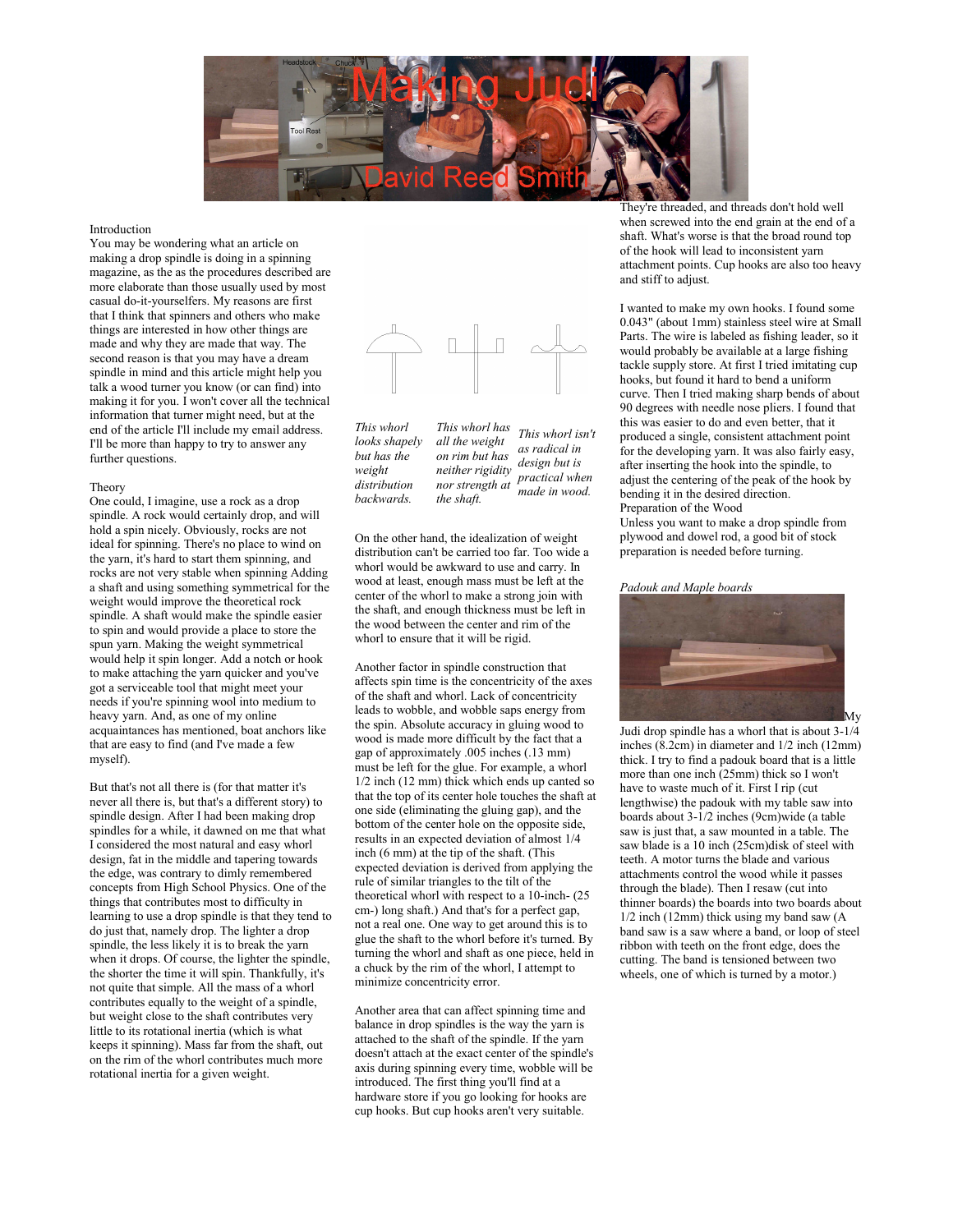*Resawing the Padouk to two half-inch boards*



I've tried doing the next series of steps in several different ways. I've tried drilling holes first then using a circle cutting jig on the bandsaw, drawing circles, then cutting freehand then drilling, etc.

*Cross Cutting Padouk into squares:*



This time I cut the board into squares, then drilled the hole for mounting the shaft on my drill press (a drill press is more or less a hand drill on steroids). By cutting the blank square first, I could use a jig to accurately and quickly locate the hole for drilling

*Drilling a hole for the shaft. The square whorl blank fits into the L shaped jig to mechanically locate the hole center.*



After drilling, I cut the blanks to a roughly circular shape on the bandsaw. As a template for cutting the whorl, I use a whorl left over from previous work which includes a very short and slightly undersized shaft glued into the center hole. I set the template into the drilled blank and cut, making sure that the sawblade stays slightly outside the template. I find that cutting the whorl using a three-dimensional template is easier and faster than drawing a pencil line, then cutting.

*Using a template to saw the square whorl blank roughly circular.*



There's also work to be done to ready the shaft stock for turning. First I plane the maple boards down to 1/2 inch (12mm). Then I rip the boards into strips 1/2 inch (12mm) wide.



The last step is to cross cut the strips into shaft blanks 10 1/2 inches (27cm) long.



First Turning

Turning is done on a lathe. The lathe, probably the first woodworking machine, holds and spins a piece of wood. The turner guides hand held tools into the spinning wood to shape it. The lathe motor supplies most of the power, the turner supplies the control.

*The Headstock spins the wood. The Chuck is used to hold the wood. The Tailstock supports the other end of the wood. The Toolrest steadies the tool that the turner uses to shape the wood.*



Since the whorls are only roughly circular in shape (and are so even with the circle-cutting jig) the first step in turning is to make them perfectly circular and exactly centered on the hole for the shaft. To do this I mount a plain disk on the lathe, and hold the whorl up against it with the tailstock pressure through the hole in the whorl. The tailstock is centered exactly to the rotation of the lathe, and the cone mounted on the tailstock centers itself in the drilled hole in the whorl.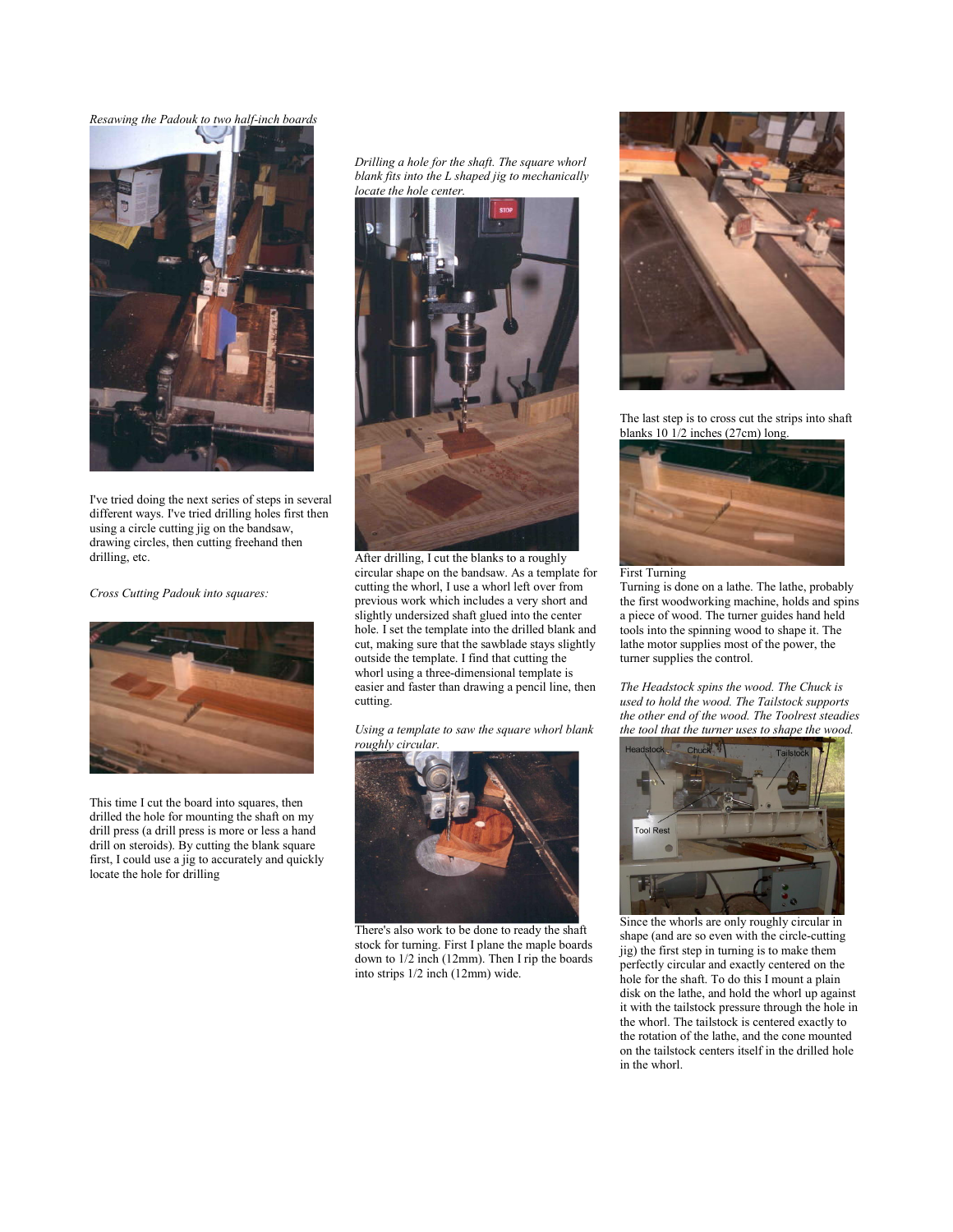*Shear Scraping to smooth the trued rim:*



Next I prepare the shafts for gluing into the whorls. I mount the shaft between the tailstock and a wooden faceplate with a square recess on the headstock. I turn the last 2 inches (5 cm) or so of the shaft to a roughly cylindrical shape. Then I use a gauge (made from 1/8 inch [3 mm] steel with a recess cut and filed to match the hole drilled in the whorls) and a parting tool (a tool that cuts a narrow groove) to start cutting the tenons (the narrowing of the shaft that allows it to be glued into the hole in the whorl). The photo below shows the piece of duct tape on the tool rest that I use as a stop to indicate how long to make the tenon. I finish by cutting the rest of the tenon to match the size of the initial groove cut with the parting tool.

### *Sizing the tenon on the shaft.*



After truing the whorls and cutting the tenons on the shafts I glue the shafts into the whorls. I spread some wood glue into the hole in the whorl then tap the shaft into the hole using a wooden mallet. The homemade parting gauge has a tendency to compress the tenon a bit. After the wood is dampened by the glue it expands and locks in place nicely, so it doesn't need to be clamped. Unfortunately, it won't self-center as it does this, so I still have to worry about inaccuracies resulting from the gap which allows it to be inserted it in the first place.

*Tapping the shaft into the whorl. You can see my glue spreader in the lower right:*



Second Turning After the glue has a day or so to dry well I mount the spindle on my lathe to turn the bottom of the whorl and the shaft. I use a fourjaw scroll chuck with homemade wooden jaws to hold the whorl by its already trued rim.

*Chuck with wooden jaws:*



The wooden jaws won't mar the spindle even after it's finished. I mount the spindle securely in the chuck and then bring up the tailstock rather than forcing the tailstock into the center of the shaft. This takes account of any errors in gluing. I use a roughing gouge (a woodturning tool with a U shaped cross-section) to turn the shaft to a cylindrical shape then finish the surface with a skew (a woodturning chisel made from flat steel that is sharpened from both sides so that the edge is about 15 degrees from being straight across), steadying the shaft with my hands to suppress vibration.

*Taking a finishing cut on the shaft with a skew.*





This picture shows a handy idea I've come up with since the article was written. It's a quick mount center steady that makes it easier to turn the long thin shaft without burning my fingers.

I next use a small bowl gouge (a turning tool with a U shaped groove cut into a round metal rod) and a shear scraper (a homemade tool used with the cutting edge about 45 degrees from the direction the wood moves into the tool) to smooth the bottom surface of the whorl, then sand it with progressively finer sandpaper. After sanding I cut off the little nib on the end of the shaft and apply a rubbing finish (a finish designed to be applied with a rag, the polish resulting from friction between the rag and wood) with a rag. You'll notice in the picture below that the end of the shaft isn't supported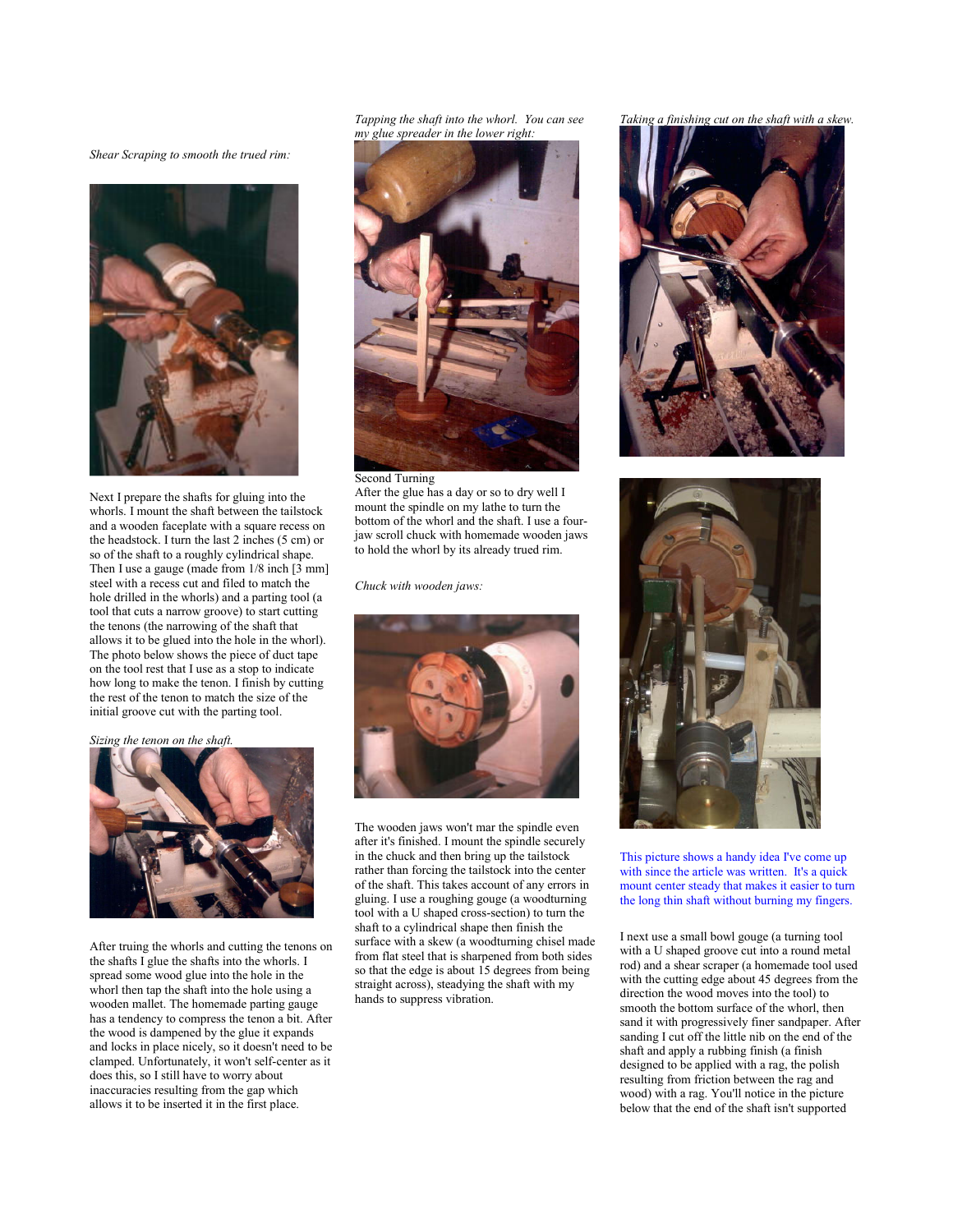now. If the spindle turns without wobbling here at close to 2000 revolutions per minute, I'm fairly confident that it will run well at the speeds of hand spinning.



## Third Turning

After the second turning is completed I reverse the spindle in the chuck to turn the top of the shaft and whorl. Since the headstock of the lathe is hollowed to 3/8 inch (9.5mm) the shaft will fit inside. First I turn the top of the shaft while it is still well supported by the full thickness of the whorl.

*Cutting a cove on the shaft:*



Then I use a bowl gouge to rough out the hollow of the whorl.

*Hollowing the whorl with a bowl gouge.*



*Testing the depth of the whorl hollowing:*



Next, I use a round nose shear scraper to refine the surface so that it doesn't require as much sanding.

*Refining the whorl surface with a shear scraper.*



After the whorl is shaped I sand and apply the rubbing finish to the top of the spindle. The last step on the lathe is to drill a hole for the hook. I use a drill bit that matches the size of the stainless steel wire I use for the hooks. The drill bit, mounted in a wooden handle, is pushed into the spinning spindle to create the hole for the hook.

## *Drilling a hole for the hook.*



To make the hooks I cut the wire to a length that allows for the depth of the hole and the bends in the hook. Then I use a grinder to round one end of the hook so that it won't be sharp enough to cut fingers. Next I bend the hook to shape with needle nose pliers.

*Two hand bent hooks of 0.043 inch (1.09mm) stainless steel wire. The hook on the right is bent as described in the article. The hook on the left is an experimental version intended to center and attach the yarn more accurately and quickly.*



## Last Touches

There are a few more things to do after the turning is finished. I glue the hooks in place with cyanoacrylic (super) glue. I find it easiest to apply the glue by putting a drop or two on a plastic card, then dipping the hook into the glue before inserting it into the shaft. Next for some spindles I use my scroll saw to cut a narrow slot in the bottom of the shaft. This slot can be used as a yarn-end keeper to use in wind on a cop which, after being removed from the spindle, automatically becomes a handy flat-bottomed center-pull ball for plying or skeining.